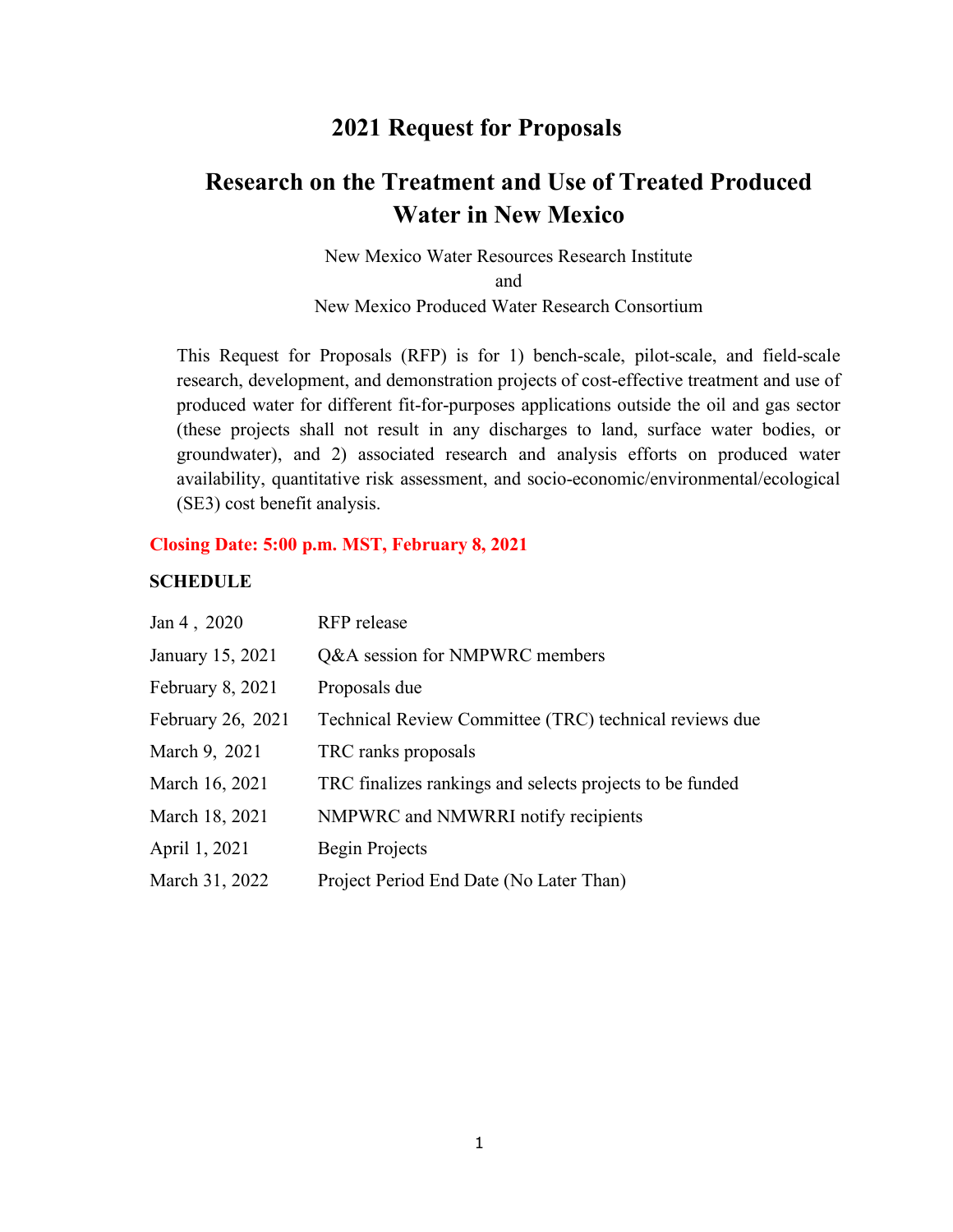| Attachment C: Request for Information of Produced Water Treatment and Reuse18 |  |
|-------------------------------------------------------------------------------|--|

## **Table of Contents**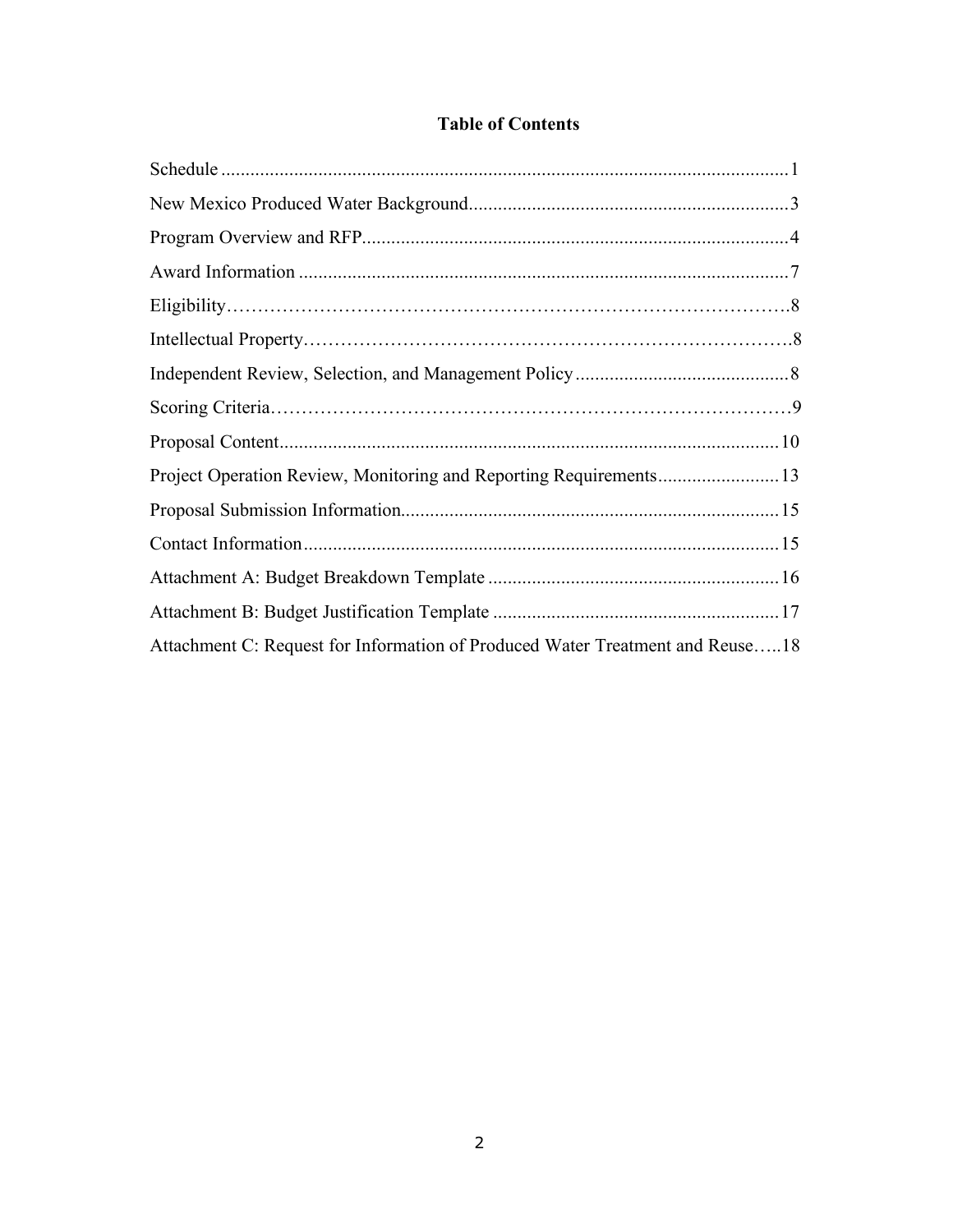#### **NEW MEXICO PRODUCED WATER BACKGROUND**

New Mexico is the third largest oil producer in the United States and is among the top natural gas-producing states [1]. Oil and natural gas wells generate large volumes of water known as produced water. As defined by the USEPA, "produced water is the fluid brought up from the hydrocarbon-bearing strata during the extraction of oil and natural gas, and includes, where present, formation water, injection water, and any chemicals added downhole or constituents released from the formation" [2]. For every barrel (42 gallons) of oil produced, four to seven barrels of produced water may be generated [3]. In 2019, industry in New Mexico generated 320 million barrels (13.4 billion gallons) of oil along

with 1.246 billion barrels of produced water, of which 1.19 billion barrels (or 50.1 billion gallons) were in the southeast corner of the state (the Permian Basin), and 36.7 million barrels (or 1.54 billion gallons) in the northwest corner of the state (the San Juan Basin) [4]. As oil and gas production volumes continue to grow in New Mexico, so will the amount of produced water.

The majority of produced water is injected for enhanced oil recovery (EOR) or discharged through salt water disposal (SWD) wells. In 2019, 23.7 million barrels of produced water were injected in the northwest corner of the state. Approximately 867 million barrels of produced water were injected in the southeast corner of the state, of which 541 million barrels of produced water were discharged in SWD wells (Figure 1) and 295 million barrels of produced water were injected into EOR wells.

New Mexico is an arid state, receiving an average of less than 15 inches of rainfall per year. While New Mexico has frequently experienced water scarcity throughout its history, New Mexico is



Figure 1. Spatial distribution of 644 active SWD wells in the Permian Basin – New Mexico



Figure 2. U.S. Drought Monitor – New Mexico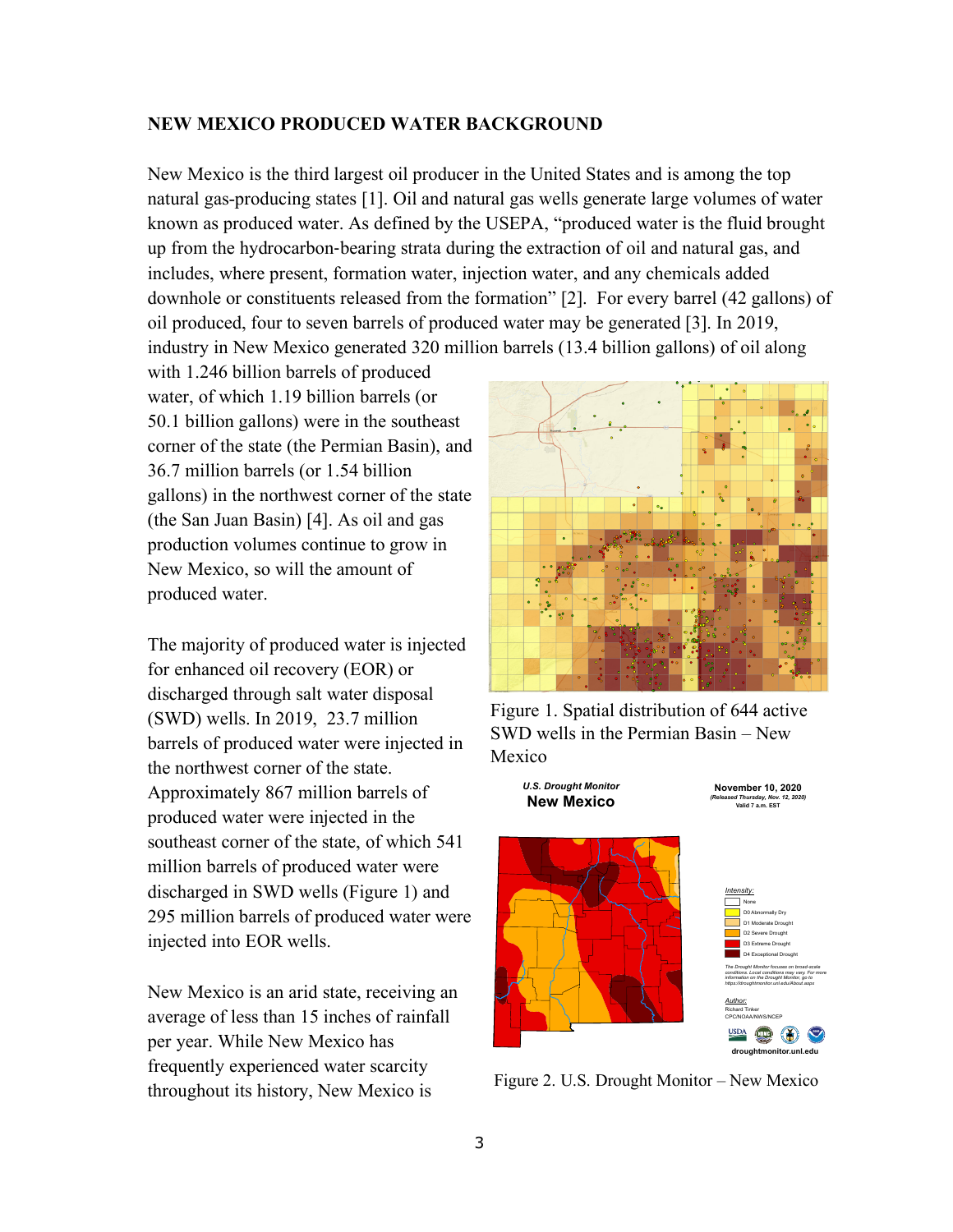currently in a drought (Figure 2), and droughts are projected to become more intense in the future. Droughts not only challenge New Mexico's agricultural industry but also increase the frequency and severity of wildfires and dust storms [2].

Therefore, New Mexico is considering alternate pathways for produced water management and reuse that address:

- (1) Growing challenges of current produced water underground disposal practices that have been linked to environmental issues such as earthquakes and may not be sustainable in the long-term; and
- (2) Water scarcity and groundwater depletion, which are forecast to increase due to climate change.

Because of varying levels of oil residues, salts, suspended solids, and other chemicals and potential toxins, produced water must first be treated to be used outside the oil and gas sector. Advancements in water treatment technology are creating new and more costeffective opportunities to treat and reuse produced water while protecting the environment and human health and safety.

### **PROGRAM OVERVIEW AND RFP**

On July 1, 2019, New Mexico House Bill 546, known as the New Mexico Produced Water Act, went into effect. Through the Act, statutory and regulatory authority for the reuse of produced water was modified to include:

- Reuse within the oil and gas sector remains under the Oil Conservation Division (OCD) of the NM Energy, Minerals and Natural Resources Department.
- Treatment, use, discharge, handling, storage and transport for any purpose outside of the oil and gas sector is regulated by the NM Environment Department (NMED) through regulations to be adopted by the New Mexico Water Quality Control Commission (WQCC), as provided in the Water Quality Act (NMSA 1978, §§ 74-6-1 to -17).

In 2019, the NMED and the Regents of New Mexico State University (NMSU) entered into a Memorandum of Understanding (MOU 20 667 12200003, dated September 9, 2019) to create a produced water research consortium to support NMED's implementation of New Mexico House Bill 546. The New Mexico Produced Water Research Consortium (Consortium) was organized pursuant to that MOU to develop a research framework to fill scientific and technical knowledge gaps necessary to establish regulations and policies for the treatment and use of produced water for purposes outside the oil and gas sector. Any future regulations and policies for produced water management must be protective of public health and the environment, rooted in sound science, and consistent with all applicable laws.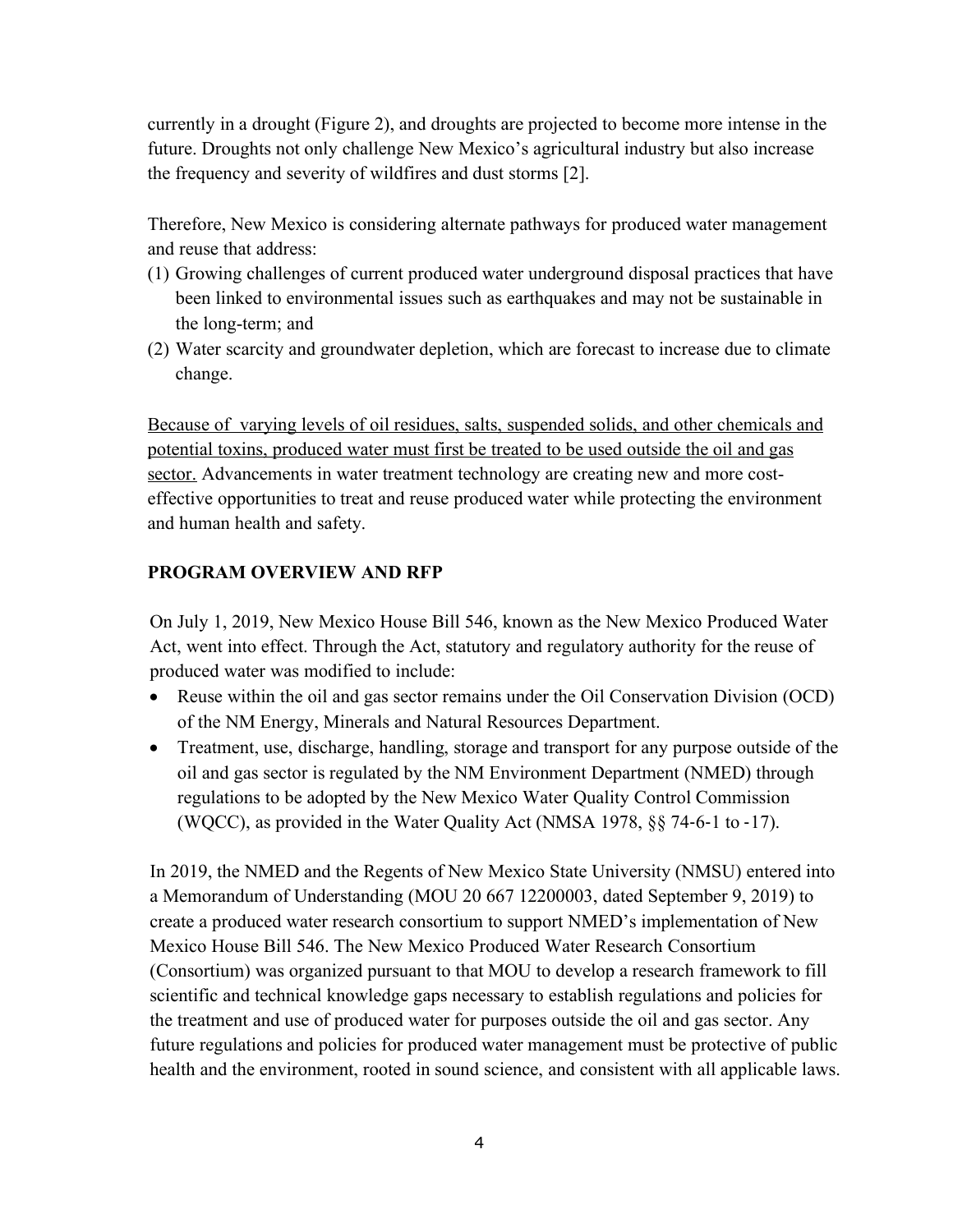The Consortium was also designed to facilitate the development of public-private partnerships to help build and grow future sustainable economic development opportunities through the treatment and use of produced water in the State.

The Consortium is organized as an association that includes: academia, consultants, government agencies, non-governmental organizations (NGOs), oil and gas companies, and technology companies. The objectives of the Consortium generally include:

- Establish a collaborative analysis, research, development, and demonstration program of technical experts from state and federal health and resource agencies, academia, industry, and NGOs,
- Utilize state, federal, academia, and industry capabilities to facilitate technology research, development, and demonstration projects,
- Collect technical data to support science-based, fit-for-purpose, treatment requirements for a range of applications such as industrial, construction, agriculture, rangeland, municipal, aquifer storage, and surface supplies,
- Fill science and technical gaps to better define treatment performance, cost, and health and safety, and economic, social, and environmental risks and benefits of the use of treated produced water, and
- Support NMED in public outreach and education of Consortium findings.

One of the goals of the Consortium is to research how to reduce the cost of treating produced water and to eliminate negative environmental impacts when utilizing the treated produced water for fit-for-purpose uses. However, costs escalate with the level and complexity of treatment required. There are many commercial produced water treatment processes available that include modular and scalable components to treat water volumes ranging from 1,000 to 250,000 barrels of water per day (bbls/d) [5]. However, treatment technologies often are not cost-competitive with the option of SWD well disposal or water reuse for hydraulic fracturing. Sourcing fresh water within the Permian Basin ranges from \$0.15-0.60/bbl on average, while disposal costs typically range from \$0.40-\$1.00/bbl [6].

The identification and verification of the cost and performance of advanced treatment technologies or processes that can either lower the cost or streamline the distribution of treated produced water would be of significant value in reducing the volume of produced water that is disposed of in SWDs, and increasing water availability for fit-for-purpose applications. In addition, these technologies could support extraction or recovery of specific minerals in produced water or treatment residuals as commodities. These may include lower-value, higher-concentration constituents such as Ca, Cl, K, Mg, Na, NH<sub>3</sub>; and/or higher-value, lower-concentration trace constituents such as Br, Li, and platinum group metals.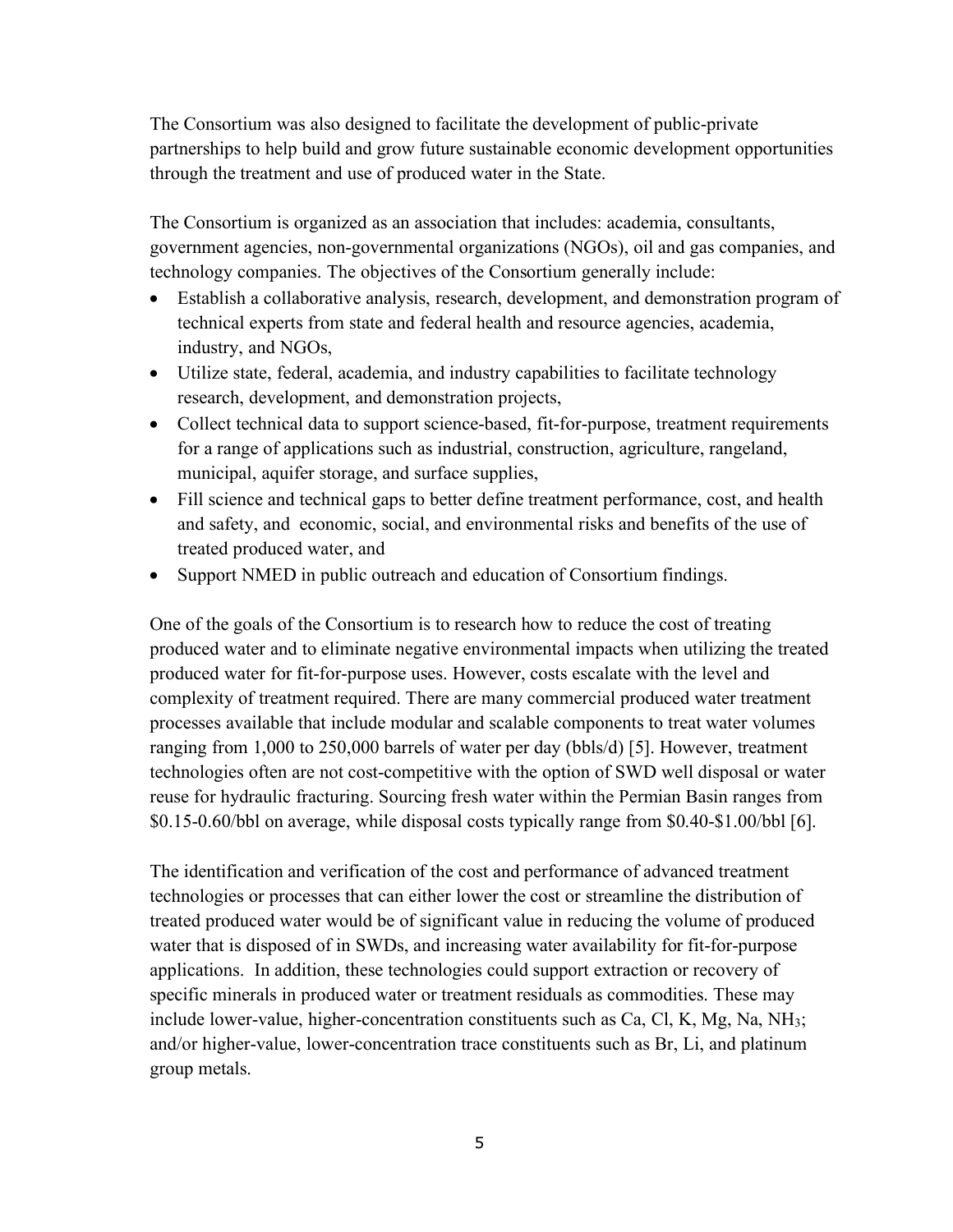The Consortium seeks proposed research, development, and demonstration projects of innovative solutions, processes, and technologies that will help address the technical issues of 1) cost-effectively treating produced water to create either water resources or mineral products that can be used safely by the public for fit-for-purpose use, or 2) new analysis or monitoring approaches to support fit-for-purpose reuse. The priority Areas of Interest (AOI) identified by the Consortium Technical Steering Committee are as follows:

## **AOI-1. Research and demonstration of cost-effective and energy-efficient mobile or fixed treatment technologies compatible with both medium and high salinity produced water and their associated constituents, including:**

- Pretreatment and selective constituent or contaminant removal,
- Treatment and desalination for constituent and contaminant removal,
- Post-treatment for selective removal of constituents or water conditioning for fitfor-purpose use,
- Minimization and safe disposal of concentrate, byproducts or liquid and solid wastes produced during the treatment processes, or
- Recovery of minerals, chemicals, and other resources from produced water and its treatment residuals.

In this task, all treated water and residuals will need to be returned to the source water storage basin in accordance with all applicable produced water handling, storage and disposal requirements. Though very small volumes may be collected for AOI-2 or AOI-4.

## **AOI-2. Develop more robust - quicker, more efficient, more accurate, more sensitive, more cost effective - analytical methods for characterization of important produced water constituents for:**

- Screening, treatment process monitoring, pre- and post-treatment quality assurance, application monitoring, and regulatory compliance,
- Produced water samples, processed produced waters and associated solid wastes, and residual constituent levels in soils, plants, and biota.

## **AOI-3. Support New Mexico Produced Water Data Portal development such as:**

- Software development and geospatial analysis of produced water quality, quantity,
- Use options and data mining options, to make the data more valuable, accessible, and user friendly, and
- Address general public information access with some data confidentiality requirements.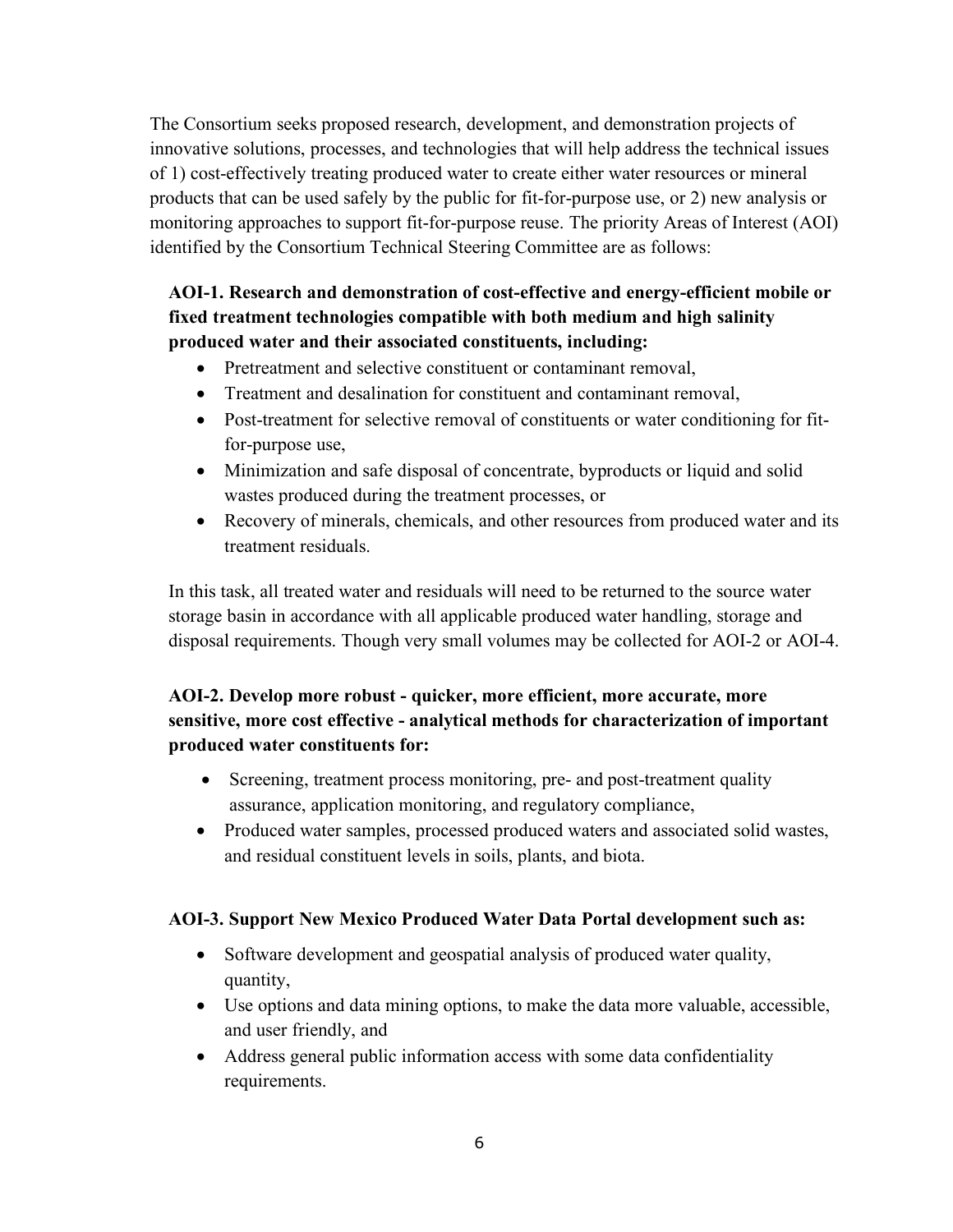**AOI-4. Technical approaches to establish quantitative risk and toxicology testing and monitoring for produced water reuse applications that:**

- Establish improved toxicology and quantitative risk assessment approaches for treated produced water and other waste waters
- Utilize new selected approaches (e.g., whole effluent toxicity (WET) tests and greenhouse studies) to measure and quantify the potential risks and toxicological impacts on plant, soil, species, and bioaccumulation of produced water and waste water reuse
- Establish treated produced water 'relative risk' evaluation approaches utilizing toxicity reduction evaluation (TRE) studies of produced and other waters

## **AOI-5. Develop tools for evaluating fit-for-purpose use scenarios including:**

- Temporal and regional variation in produced water availability
- System cost benefit analyses
- Socio-economic, environmental, and ecological benefit cost analyses

A primary role of the Consortium in this RFP is to help proposers or proposal teams develop proposals to conduct bench scale, pilot and field demonstration research and development at sites having Cooperative Agreements with the Consortium to utilize test sites in the Permian Basin, the San Juan Basin, and at the Brackish Groundwater National Desalination Research Facility (BGNDRF) to facilitate testing of actual produced water under real-world operational conditions.

Additional considerations for research and demonstration projects include:

- Proposals are encouraged that have substantial funding outside of the Consortium award, and projects that include proposals for additional outside funding to augment the initial research.
- Inclusion of a strategy for the research to lead to technology commercialization, and/or the involvement of the private sector or a federal/state/county/community partner is strongly encouraged.
- Proposals in response to AOI-1 shall submit a Request for Information of Produced Water Treatment and Reuse Form (Attachment C) to assist in assessing the technical performance and cost-effectiveness of the proposed technology or solution to produced water treatment and reuse.

## **AWARD INFORMATION**

During the Consortium's solicitation of Expressions of Interest in Consortium meetings in January and July 2020, the Consortium already has more than 30 technology vendors that have requested to participate in this RFP. Many of these vendors have identified their own funding and partners. Others have identified their own funding but need support from the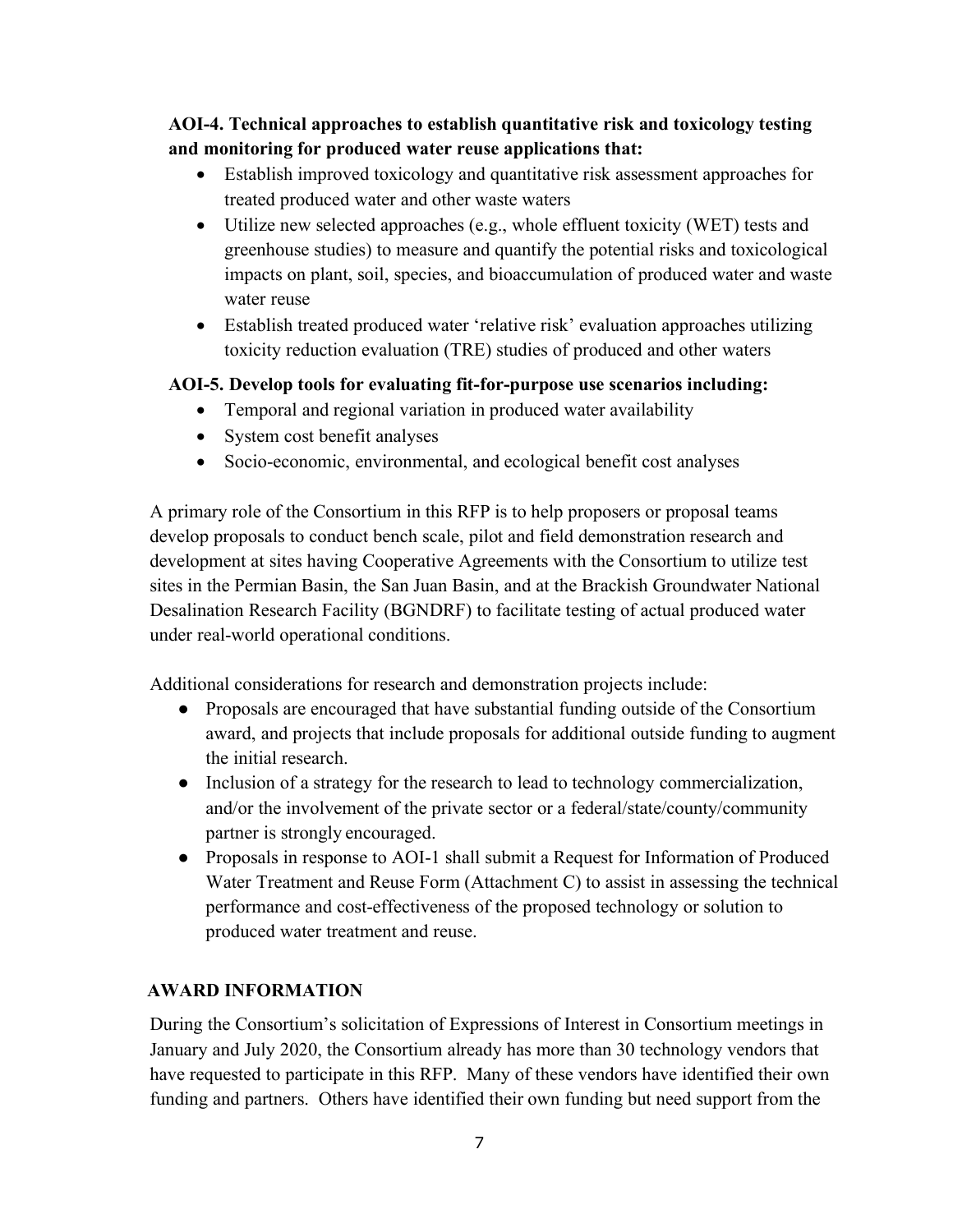Consortium in identifying appropriate produced water sources and/or testing locations.

Therefore, while the research and development awards selection is contingent on available funds through Consortium sponsorships, the Consortium plans to support 4-10 projects under this solicitation in 2021, several with minimal Consortium funding. The maximum project duration is one year, and projects that can be completed in 6-9 months are encouraged. The maximum funding for an award is expected to be between \$50,000- \$75,000 from the Consortium. The funding will be on a cost-reimbursement basis whereby recipients shall submit invoices not more often than monthly and not less frequently than quarterly for allowable costs incurred.

## **ELIGIBILITY**

While the RFP is open to any organization, company, or entity, any organization of company selected under this RFP will be required to participate with the Consortium as a member in good standing with the Consortium before proposal awards and project work is started. The 2021 New Mexico Produced Water Research Consortium Membership Agreement is available on the Consortium website at https://NMPWRC.nmsu.edu.

Additionally, all projects must be designed and managed such that there is no planned or accidental discharge or release of produced water outside of a permitted OCD oil and gas industry facility.

## **INTELLECTUAL PROPERTY**

Except the intellectual properties (IP) developed by NMSU researchers or jointly developed with NMSU, the Consortium does not intend nor should it be construed to convey, vest, assign or transfer any license of the IP or the Developed IP in the proposed projects to NMSU or to any other entity or third party, including, but not limited to, any affiliates or other entity related in any manner to NMSU. The Consortium does not claim conflict of interest with the IP of technology developers.

## **INDEPENDENT REVIEW, SELECTION, AND MANAGEMENT POLICY**

All proposals will be reviewed by an independent Technical Review Committee (TRC). To help the Consortium review, select, and manage research projects, the Consortium has entered into an agreement with the New Mexico Water Resources Research Institute (NM WRRI) to conduct reviews and project selection, scheduling, funding and management of projects, and coordinate final project data collection, evaluation, and publication. NM WRRI has over 50-years of experience in selecting and managing water modeling,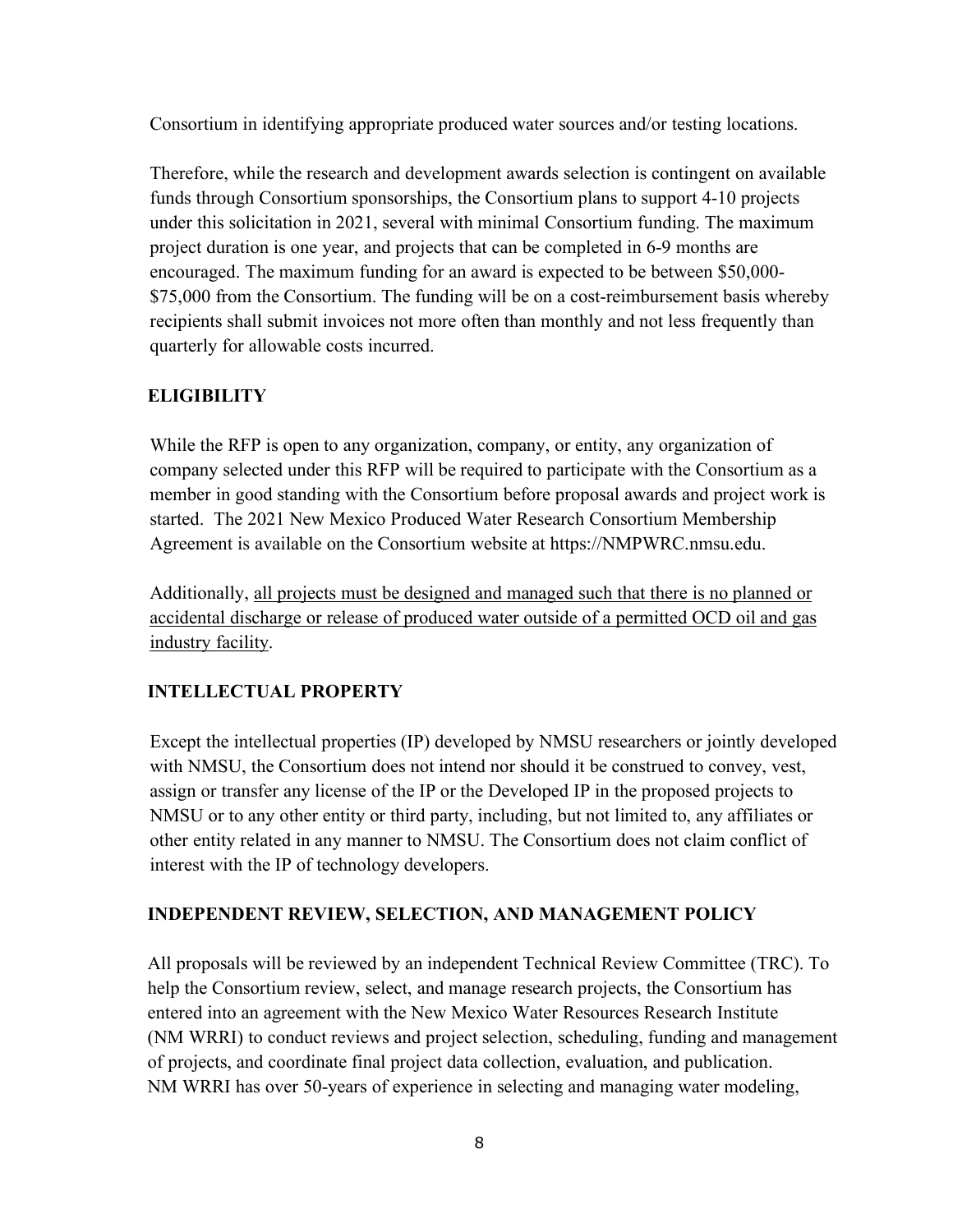treatment, and application research, development, and demonstration projects with state and federal agency partners.

The TRC will be created to review proposals and make project selections based on scoring of evaluation criteria in Table 1. The TRC will be comprised of Consortium management, invited and volunteer Technical Steering Committee members, Government Advisory Board (GAB) representatives, and NM WRRI invited reviewers. TRC members will be knowledgeable in the field, and will be subject to NM WRRI proposal non-Conflict of Interest requirements, and will be subject to NM WRRI proposal information confidentiality requirements.

After receiving TRC review recommendations, the awards will be finalized. Upon selection, NM WRRI will coordinate the issuance of contracts. For post-award, NM WRRI will track each projects' spending, reporting, and deliverables in cooperation with the Consortium and the Project Evaluation Team (PET). NM WRRI will verify final deliverables and final project reports in cooperation with the Consortium PET. As with the TRC, the PET will be comprised of 3-5 independent technical experts who are knowledgeable in the field, have no conflict of interest, and will be subject to confidentiality requirements.

## **SCORING CRITERIA**

For proposal selection, the TRC will follow the scoring review rubric identified in Table 1.

|    | Criteria                                                                                                                                                                                                                  | <b>Points</b> |
|----|---------------------------------------------------------------------------------------------------------------------------------------------------------------------------------------------------------------------------|---------------|
| 1. | Does the proposal address one or more of the five 2021 AOIs? How?                                                                                                                                                         | 5             |
| 2. | Are the proposed 1) research objectives, 2) methodology, and 3)<br>approach of the project clearly described?                                                                                                             | 10            |
| 3. | Will the research and development approach and methodology lead to<br>satisfying the research objectives and provide a 1) cost-effective, 2)<br>deployable, 3) environmentally sound solution to produced water<br>reuse? | 15            |
| 4. | Are the project 1) scope, 2) effort, 3) schedule, and 4) costs reasonable<br>in relation to the approach and stated objectives?                                                                                           | 10            |
| 5. | Does the proposal reflect 1) new ideas and/or 2) new approaches to<br>solving/addressing the stated problem?                                                                                                              | 10            |
| 6. | Is there adequate availability of 1) equipment, 2) instruments, 3)<br>manpower, and 4) test facilities to complete the proposed work?                                                                                     | 10            |
| 7. | Is the identified team qualified to undertake the proposed work as<br>demonstrated through past 1) training, 2) experience, 3) applications and<br>4) publication in this or closely related research and/or projects?    | 15            |

| Table 1. Proposal Scoring Criteria |  |
|------------------------------------|--|
|------------------------------------|--|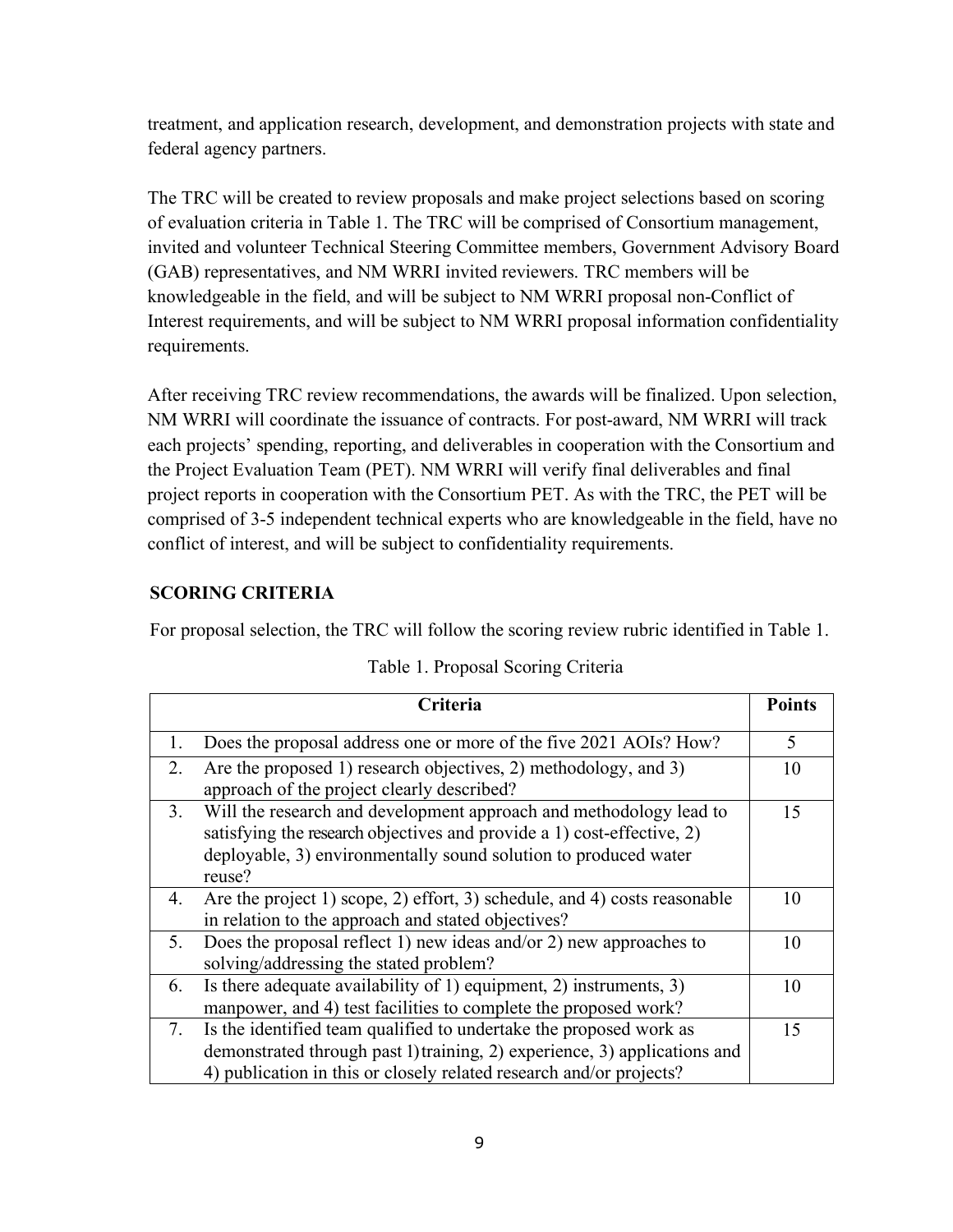| Does the proposal on AOI-1 provide a 1) efficient, 2) cost-effective,<br>8.  |  |
|------------------------------------------------------------------------------|--|
| and 3) available technology for produced water treatment and reuse           |  |
| based on the submitted Request for Information form (Attachment C)?          |  |
| 9. Does the proposal indicate how successful completion of the research      |  |
| or testing will provide a 1) technical or 2) policy solution to the          |  |
| problem or a significant component of the problem?                           |  |
| 10. Does the proposed project have outside 1) funding, or 2) demonstrate     |  |
| potential to attract substantial outside funding to augment the initial      |  |
| research? Is there 1) an opportunity or 2) process for                       |  |
| commercialization?                                                           |  |
| Maximum Total Points: 100 for AOI-1 proposals and 90 for other AOI proposals |  |

### **PROPOSAL CONTENT**

The technical proposal shall be no more than 10 (ten) consecutively numbered pages. The page limit does not include the cover letter, Principal Investigator (PI) Qualifications, budget and budget justification, and Request for Information form (Attachment C) for AOI-1. Proposals should be created with 12 pt Times Roman font using one-inch margins and single-spaced text. All graphics must be embedded in the text.

#### **Proposals will consist of the following:**

#### **1. Cover letter**

The cover letter should indicate whether the entire proposal or any segment of it has been supported by outside funding or will be submitted to organizations other than the Consortium for the purposes of obtaining outside funds. The Consortium strongly encourages the leverage of funds and pursuit of outside funding. Submission to other agencies does not preclude consideration of the proposal by the Consortium. The letter must also contain signatures of the PI, co-PI(s), and other administrative and financial contacts.

#### **2. Page One: Topic and Problem Statement**

Title: Use a **concise** descriptive title that clearly reflects a specific relationship to each produced water AOI research topic.

Keywords: Select three to five "keywords" suitable for indexing and retrieval. These may be included in the title or may be different than title words.

Priority Topic: Choose one or more of the AOIs: AOI-1. Treatment technologies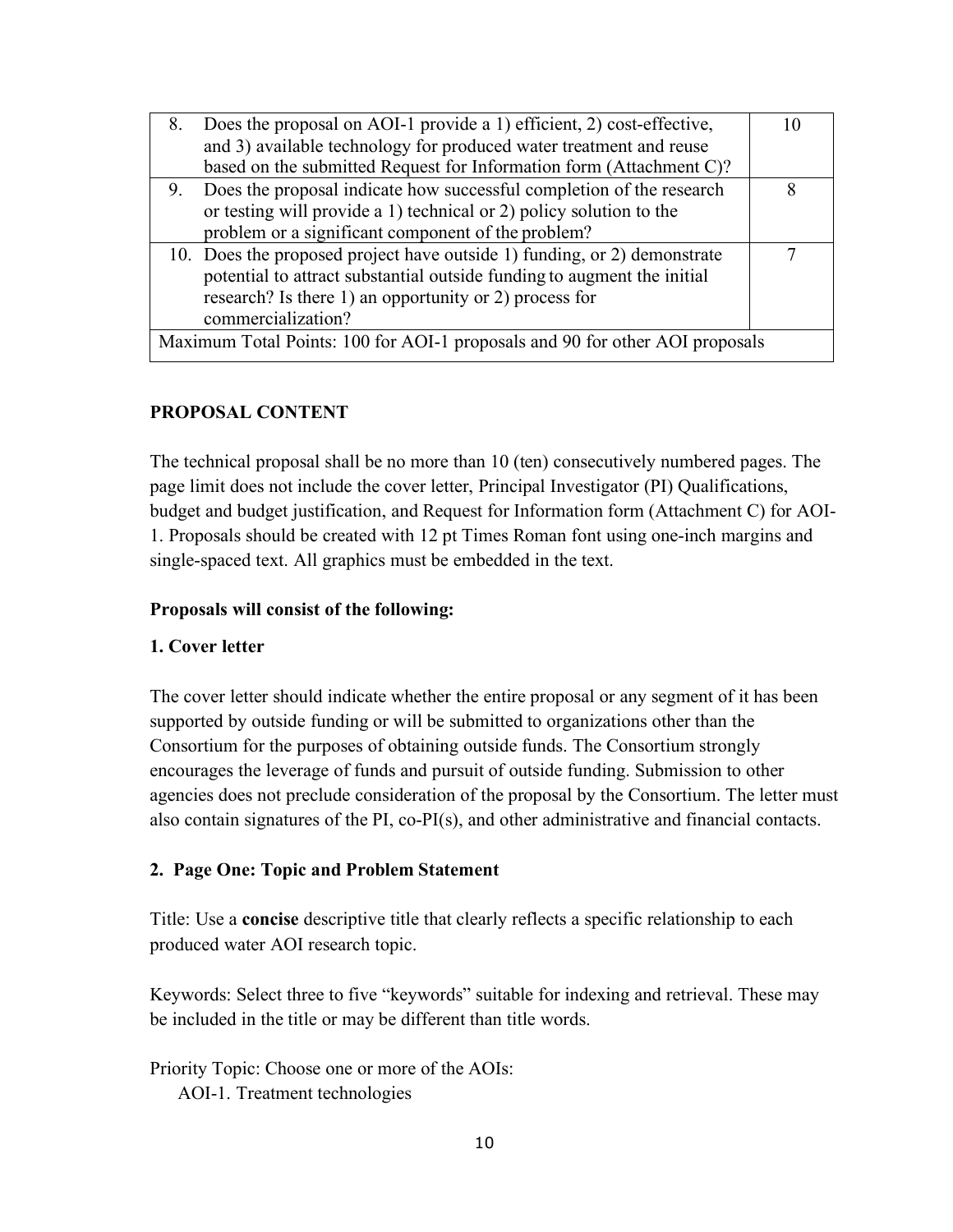AOI-2. Characterization methods AOI-3. Support data portal development AOI-4. Risk assessment AOI-5. Evaluation of produced water reuse scenarios

Name of PI and co-PI(s): Include name, address, e-mail, and telephone number.

Project Period: State the project period.

Statement of Problem: State briefly the priority problem to be addressed by the project. This section should not exceed two paragraphs.

Statement of the Results and Benefits Expected: Indicate the results, benefits, or information expected to be gained from the project and how they could be used. Describe in detail any long- term, large-scale plans that might be explored as a result of this proposal, including possible external funding sources. This section should not exceed two paragraphs.

#### **3. Pages Two through Ten: Main Body**

Problem and Objectives: This section should contain two major sections. The first section should be a description of the specific produced water problem for each AOI to be addressed, in greater detail than the brief summary on the first page. It should describe the relevance of the proposed project to the problem. The second section should describe the specific project objectives.

Methods, Procedures, and Facilities: Provide sufficient information to permit evaluation of the technical adequacy of approach to satisfy objectives. If the proposed budget includes the purchase of a major item of equipment, a description of the equipment with justification for the need must be included in this section. Or if software development will be part of the project approach, identify the computer software to be purchased.

Current Status of the Technology: Demonstrate the importance of the proposed research based on completed or ongoing activities on the same or related topics.

Other Research Support: Include a brief summary of the proposed project support, pending proposals to other funding agencies, amount of grant or proposal, preceding case studies and/or current status of any of these elements. Show the relationship, if any, of your proposed project to your present involvement in other projects.

#### **4. Financial Plan Summary**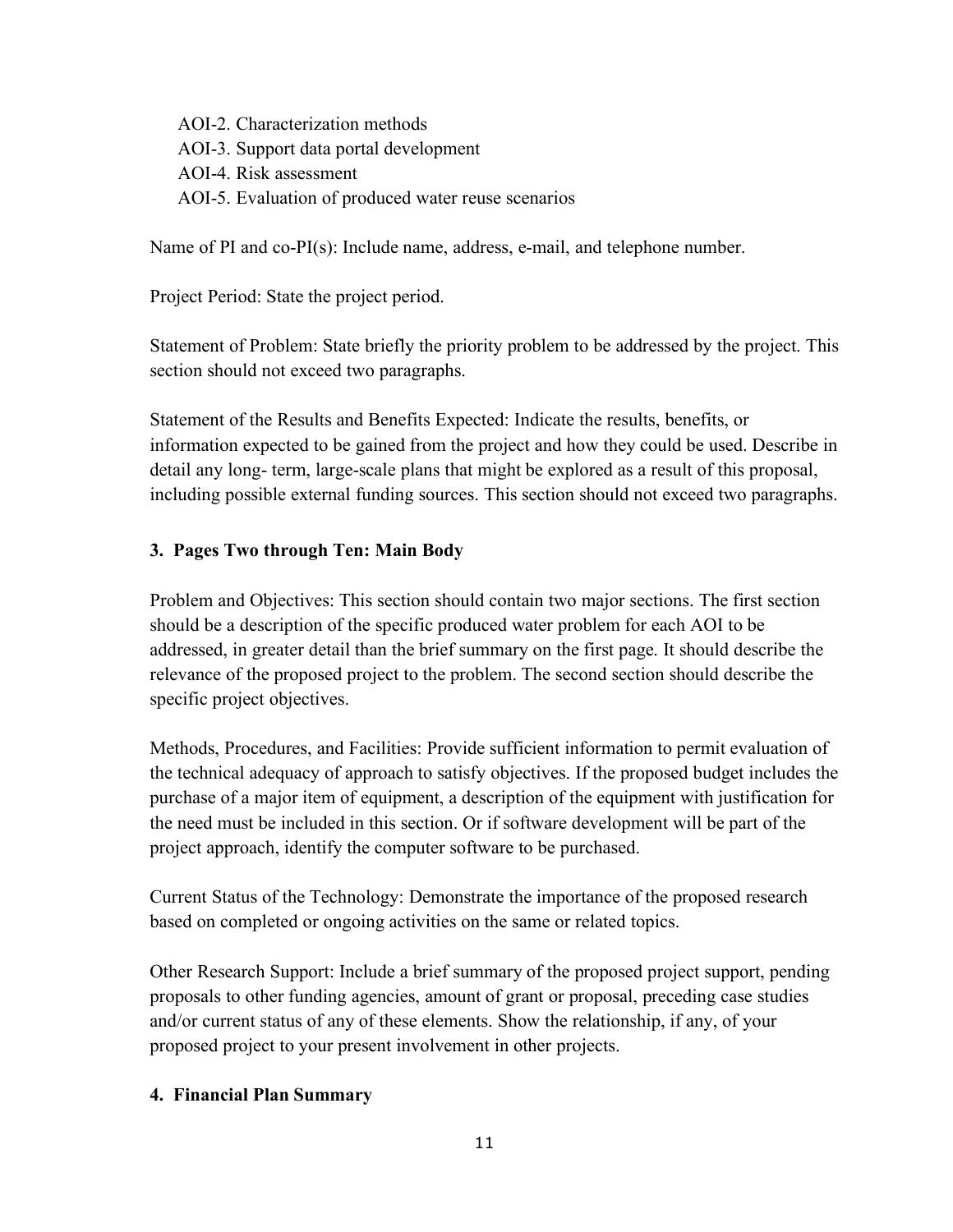Submit a Budget Breakdown (Attachment A) and Budget Justification (Attachment B) using the following line items*.* All categories should identify specific needs for the Consortium outside funding and provide adequate detail as to use of any funds that may be received from the Consortium.

- 1. Salaries: For each project member, identify estimated percentage of time in month/hours and the rate of compensation proposed. The use of the Consortium project funds to supplement research salaries resulting in compensation above the regular salary rate is not allowed. .
- 2. Supplies: Indicate separately the amounts estimated for laboratory, field and/or computer supplies. Provide detail on any specific item that represents a significant portion of the proposed amount. If fabrication of equipment is proposed, list parts and costs separately from other items.
- 3. Nonexpendable Equipment*:* Identify individually any item having a useful life of more than one year and an acquisition cost of more than \$5,000 per unit. Each item must be described and justified as to specific need for the project.
- 4. Mobilization/Demobilization: All estimated costs should be itemized showing the number of trips required and type of trip (field, scientific meeting, conference).
- 5. Other Direct Costs: Energy, operational and equipment maintenance, sampling, or other costs as appropriate.
- 6. Total Direct Costs: Sum of all direct costs in items 1-5
- 7. Indirect Costs will not be allowed.

### **5. PI Qualifications**

PI and co-PI(s) Qualifications: Limit to one page per individual. Include the biographical sketch for the PI and any co-PI(s) using the National Science Foundation format as described below.

- (a) Professional Preparation
- (b) Appointments

A list, in reverse chronological order, of all the individual's academic/professional appointments beginning with the current appointment.

(c) Synergistic Activities

A list of up to ten examples that are most closely related to the proposed project, demonstrate the broader impact of the individual's professional and scholarly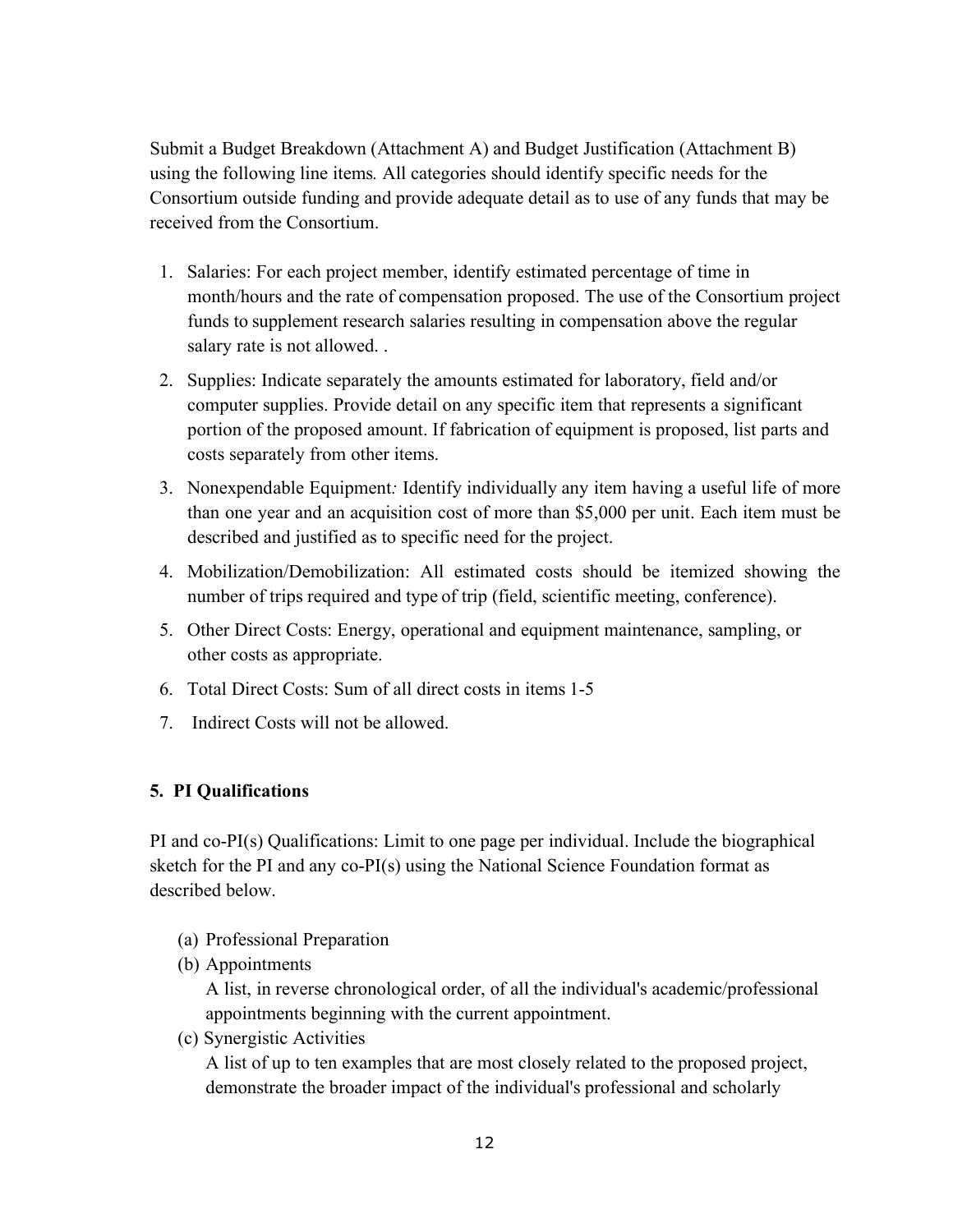activities.

### **6. References**

## **7. Letter/s of Acknowledgement**

If the applicant is leveraging funding (in-kind or cost share) in its proposal, it must furnish Letter/s of Acknowledgement from any entity that is contributing additional leveraged resources to the proposed project. Any leveraged resources noted in proposals that are not accompanied by a Letter of Acknowledgement and/or Commitment of in-kind resources, will not be considered for the final score.

## **PROJECT OPERATION REVIEW, MONITORING AND REPORTING REQUIREMENTS**

The award letter will include project operation review, project monitoring schedule, and reporting requirements and a template for progress reviews, progress reports, and the final report. Anticipated content for these reports is described below.

## **1. Quarterly Reports**

Recipients shall submit quarterly project reports by the last day of each quarter to the NM WRRI Program Manager. The quarterly reports should contain a sufficient amount of information to allow for the reviewers to understand the experimental plan, methods, rationale, project reviews and monitoring by the Consortium, and analysis of data collected. PIs are encouraged to include meeting minutes, project operation information such as graphs, photos, and water quality data in the quarterly report. The quarterly report due dates will be June 30, September 30, December 31, and March 31.

Quarterly reports shall follow the NM WRRI report template and include the following information:

- a. Brief description of project, research objectives, and methodology as reflected in the proposal
- b. Progress and findings to date including project activities, project reviews, project monitoring, presentations, and new discoveries
- c. Narrative description and relevant explanatory data to illustrate significant accomplishments during the reporting period
- d. Description of unanticipated delays or problems (if any) that may impede performance
- e. An outline of the anticipated activities and adjustments to the project during the next reporting period
- f. Work remaining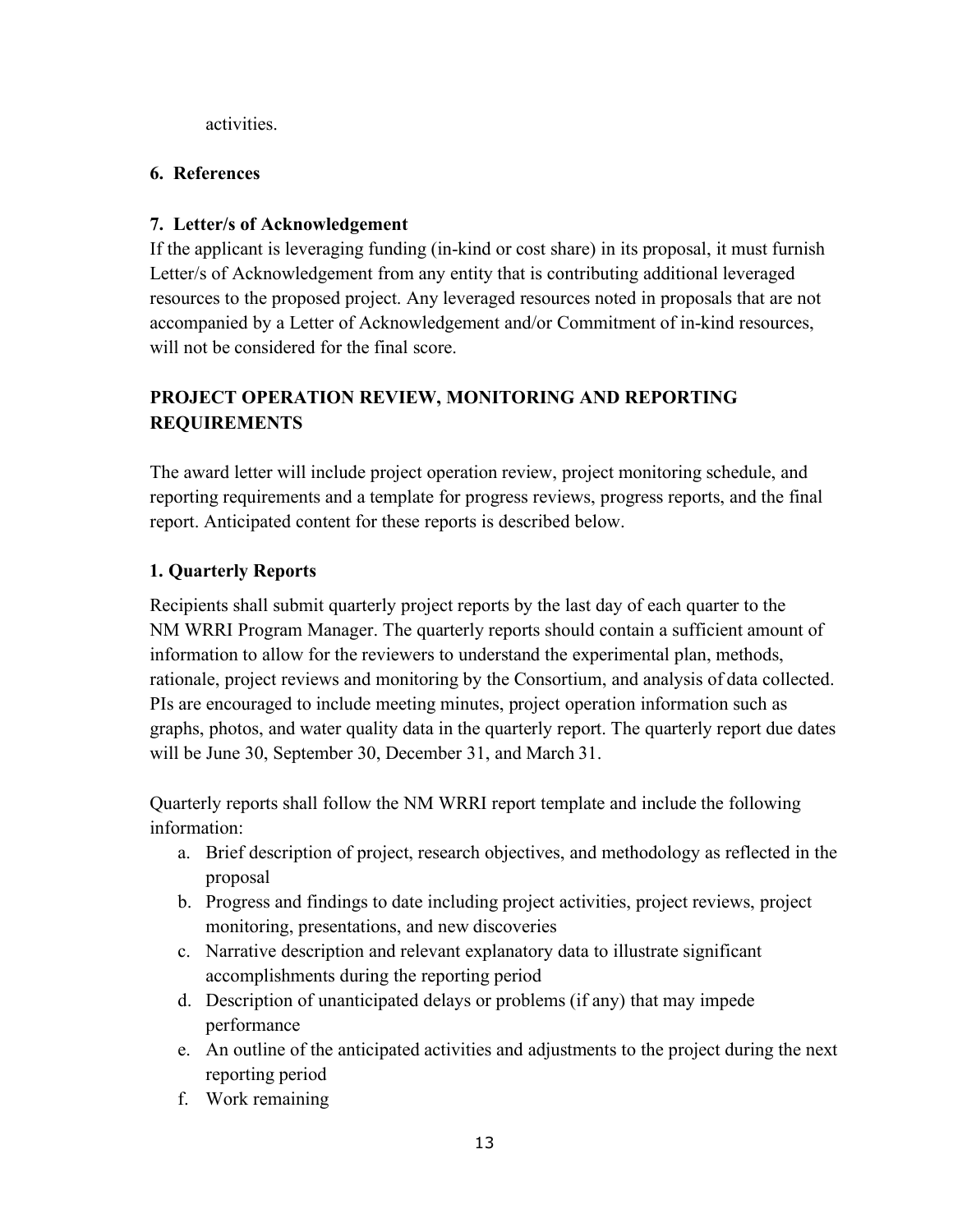- g. Progress of spending in the task showing budget spent and budget remaining with comparison to planned spending
- h. Appendix-water quality data in a specific format as defined by the consortium

Each quarterly report shall include at least two slides (in ppt format) that provide summary information on the project appropriate for viewing by interested parties.

## **2. Final Technical Completion Report**

A final technical completion report shall be submitted by the project period end date to the NM WRRI Program Manager. It shall document and summarize the results of the project and will be prepared using NM WRRI technical completion report format as follows:

- a. Title page
- b. Disclaimer
- c. Acknowledgements
- d. Informative abstract of 200 words or less
- e. Table of contents (including list of figures and/or tables)
- f. Justification of work performed
- g. Clearly stated project objectives that should reflect those included in the project proposal
- h. Detailed statements indicating the degree to which project objectives were achieved
- i. Review of materials and methods used
- j. Discussion of results and their significance
- k. Principal findings and conclusions
- l. Recommendations for additional research or application
- m. Summary
- n. References
- o. Appendix-water quality data in a specific format as defined by the consortium

Each Consortium PET will provide a data presentation format consistent with the Federal Remediation Technology Roundtable guidelines for each project. PIs must provide the NM WRRI Program Manager with an electronic file containing the final technical completion report. After PET review, the report will be published as part of the Consortium technical completion report publication series.

## **3. Additional reporting guidelines**

Investigators are encouraged to pursue publication of the findings of their project in other media especially professional scientific journals, and to make presentations at professional meetings and conferences. Investigators are asked to notify the Consortium of any subsequent publications that may result from the project. All published and presented work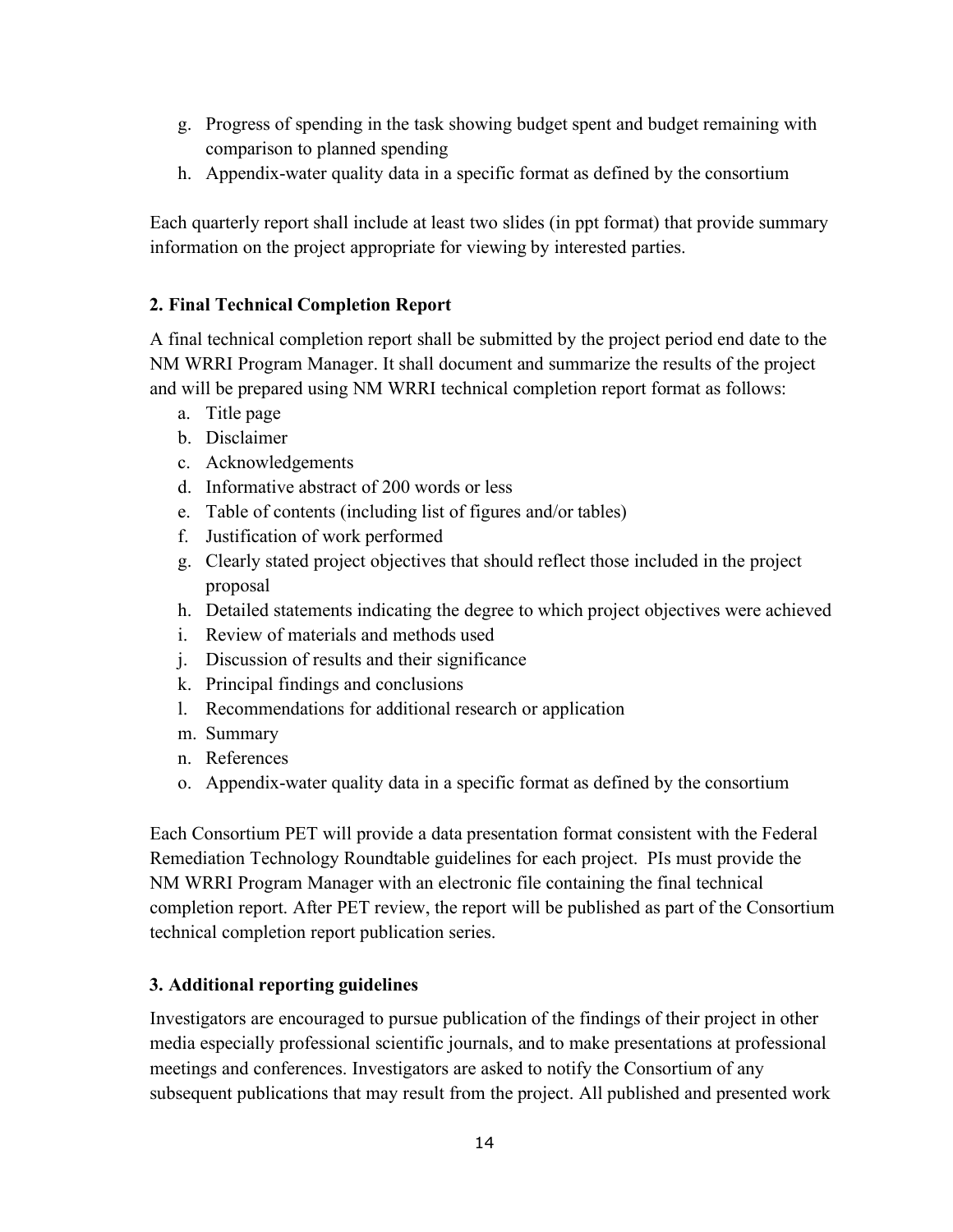supported through this funding must bear an acknowledgment of support.

Intellectual property is an important aspect of some projects and should be identified so that confidentiality procedures can be followed. NMSU's Arrowhead Center is available for PI support.

Presentations in ppt format are required to be given at Consortium project workshops. PIs must also agree to provide additional project status updates and additional information as required by the Consortium for various reports.

### **PROPOSAL SUBMISSION INFORMATION**

Proposals shall be submitted electronically in PDF format as an attachment to an email message addressed to  $\frac{numvri(@nmsu.edu. On the "Subject" line of the email message,$ include "2021 NM-PWRC Research for the Development and Use of Produced Water." Completed proposals, as described below, must be emailed to  $\frac{mmv}{mmmsu}$ .edu no later than **5:00 p.m. MST on February 8, 2021**. Successful PIs will be notified by March 18, 2021. The planned project start date is April 1, 2021.

### **CONTACT INFORMATION**

Please contact NM-PWRC and NM WRRI if you have any questions.

**Mike Hightower, NM-PWRC Program Director; mmhightower@q.com** 

**Sam Fernald,** NM WRRI Director; afernald@nmsu.edu; 575-646-4337

**Carolina Mijares,** NM WRRI Program Manager; mijares@ nmsu.edu; 575-646-7991

#### **REFERENCES**

- 1. EIA. U.S. Energy Information Administration. New Mexico State Profile and Energy Estimate. February 20, 2020. Available at: <https://www.eia.gov/state/?sid=NM>. **2020**.
- 2. USEPA. Oil and Natural Gas Produced Water Governance in the State of New Mexico Draft White Paper. Prepared by the State of New Mexico and the U.S. Environmental Protection Agency. Agency, E.P., Ed. US EPA and The State of New Mexico: 2018.
- 3. NMED. New Mexico Environment Department. Produced Water Fact Sheet. Available at:  $\lt$ https://www.env.nm.gov/wp-content/uploads/sites/16/2019/10/Produced-Water-Factsheet\_ENGLISH\_-FINAL-191010.pdf>. **2019**.
- 4. OCD. State of New Mexico Oil Conservation Division. OCD Data and Statistics. Available at: <ftp://164.64.106.6/Public/OCD/>. **2020**.
- 5. USDOE. U.S. Department of Energy Request for Information (RFI). Potential Prize Competition titled "Water Security Grand Challenge Beneficial Use of Produced and Flowback Water from Oil & Natural Gas Resource Extraction in the Permian Basin. Issue Date: 10/30/2020. **2020**.
- 6. Capper, L. Determining the True Cost of Water, Hart Energy, March 1, 2019. Available at: <https://www.hartenergy.com/exclusives/determining-true-cost-water-177877>. **2019**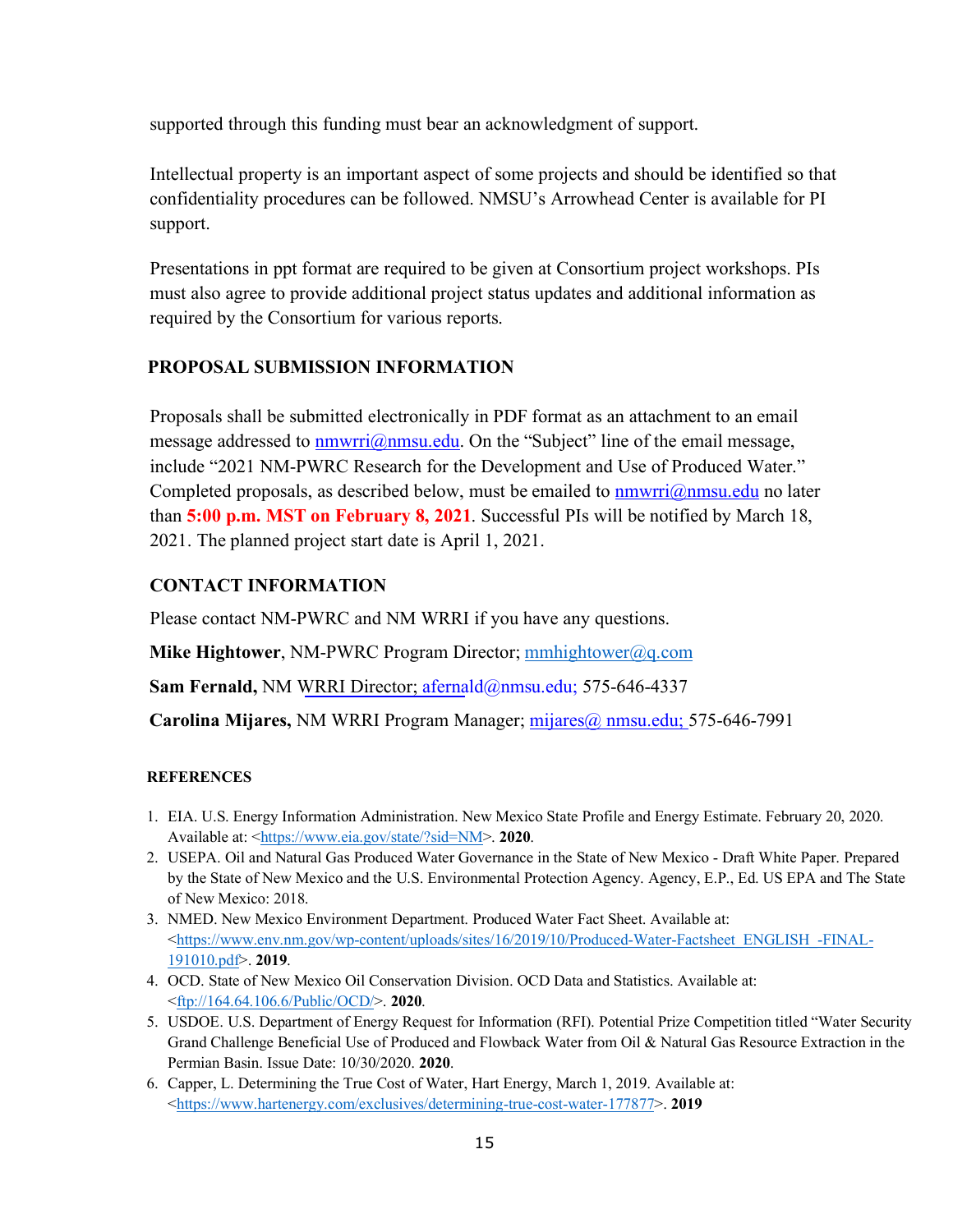## **Attachment A. BUDGET BREAKDOWN\***

Project Number: (Number will be provided by the application system) Project Title:

| <b>Cost Category</b>                 | Consortium | Outside Fund | Total        |
|--------------------------------------|------------|--------------|--------------|
| 1. Salaries and Wages                | \$         | \$           | \$           |
|                                      |            |              |              |
| - Principal Investigator(s)          |            |              |              |
| - Others                             |            |              |              |
| <b>Total Salaries and Wages</b>      |            |              |              |
| 2.<br>Supplies                       |            |              |              |
| 3.<br>Equipment                      |            |              |              |
| <b>Services or Consultants</b><br>4. |            |              |              |
| 5.<br>Other direct costs             |            |              |              |
| 6.<br>Total direct costs             |            |              |              |
| 7.<br>Total estimated costs          | \$         | \$           | $\mathbb{S}$ |

\* This form is provided as a worksheet only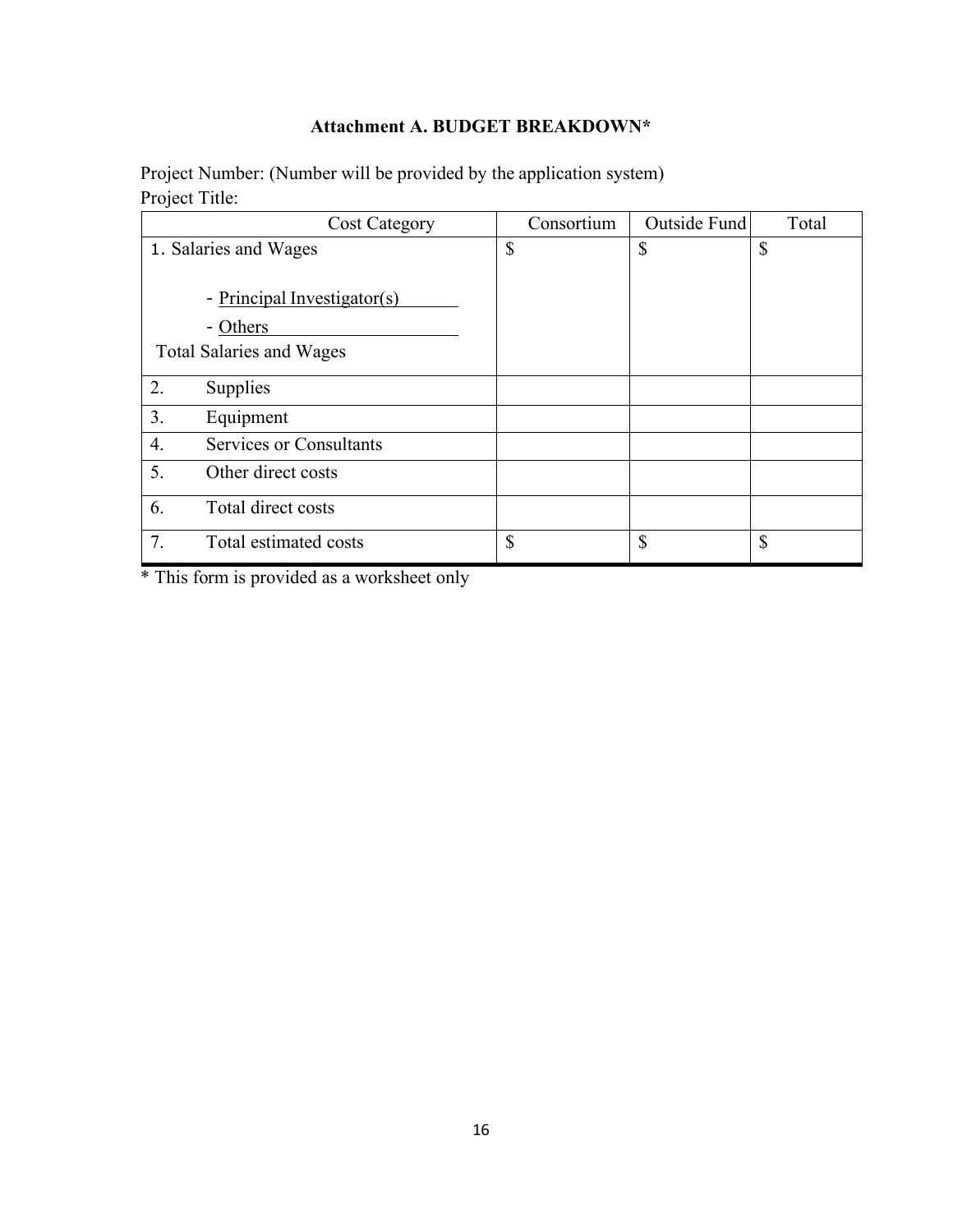## **Attachment B BUDGET JUSTIFICATION (TEMPLATE)**

Project Number: (Number will be provided by the application system) Project Title:

**Salaries and Wages for PIs.** Provide personnel, title/position, estimated hours and the rate of compensation proposed for each individual.

**Salaries and Wages for Others.** Provide personnel, title/position, estimated hours and the rate of compensation proposed for each individual.

**Supplies.** Indicate separately the amounts proposed for office, laboratory, computing, and field supplies. Provide a breakdown of the supplies in each category.

**Equipment.** Identify non-expendable personal property having a useful life of more than one (1) year and an acquisition cost of more than \$5,000 per unit. If fabrication of equipment is proposed, list parts and materials required for each, and show costs separately from the other items. A detailed breakdown is required.

**Services or Consultants.** Identify the specific tasks for which these services, consultants, or subcontracts would be used. Provide a detailed breakdown of the services or consultants to include personnel, time, salary, supplies, travel, etc.

**Other Direct Costs.** Itemize costs not included elsewhere. Costs for services and consultants should be included and justified under "Services or Consultants (above). Please provide a breakdown for costs listed under this category.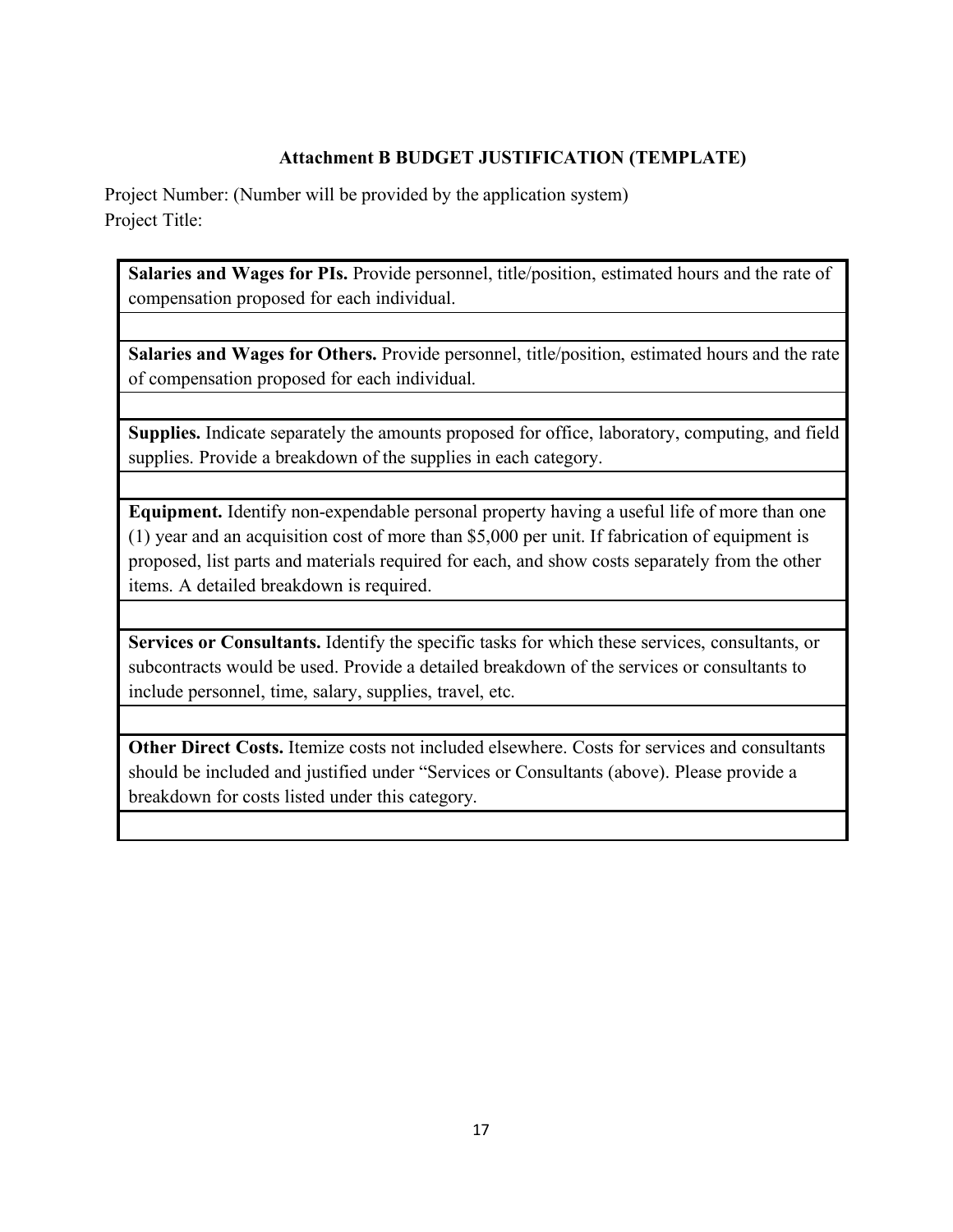### **Attachment C REQUEST FOR INFORMATION**

#### PRODUCED WATER TREATMENT AND REUSE

### **Assessment Scenarios / Cost Models Submitted**

Please select which of the following usage scenarios you plan to submit a proposal. You may choose to only address high TDS stream (A) , or medium TDS stream (B), or low TDS streams (C), or you may respond to all scenarios (D) if your technology is expected to be effective in all TDS ranges. Also, while the Base case is required for at least one scenario (e.g., irrigation, surface water discharge, etc), the Effluent Reuse Case (e.g., clean brine for hydraulic fracturing) is optional. Please confirm which scenarios you believe your technologies are suited to address and for which you plan to submit a proposal:

A. High TDS (>100,000 mg/L) unconventional produced water

 Base Case Effluent Reuse Case

B. Medium TDS (40,000 – 100,000 mg/L) conventional produced water

 Base Case Effluent Reuse Case

C. Low TDS (<40,000 mg/L) brackish water, seawater, and some conventional produced water

 Base Case Effluent Reuse Case

D. All TDS

 Base Case Effluent Reuse Case

#### **Influent Water Specifications**

**Influent Specifications:** as shown in Table 2.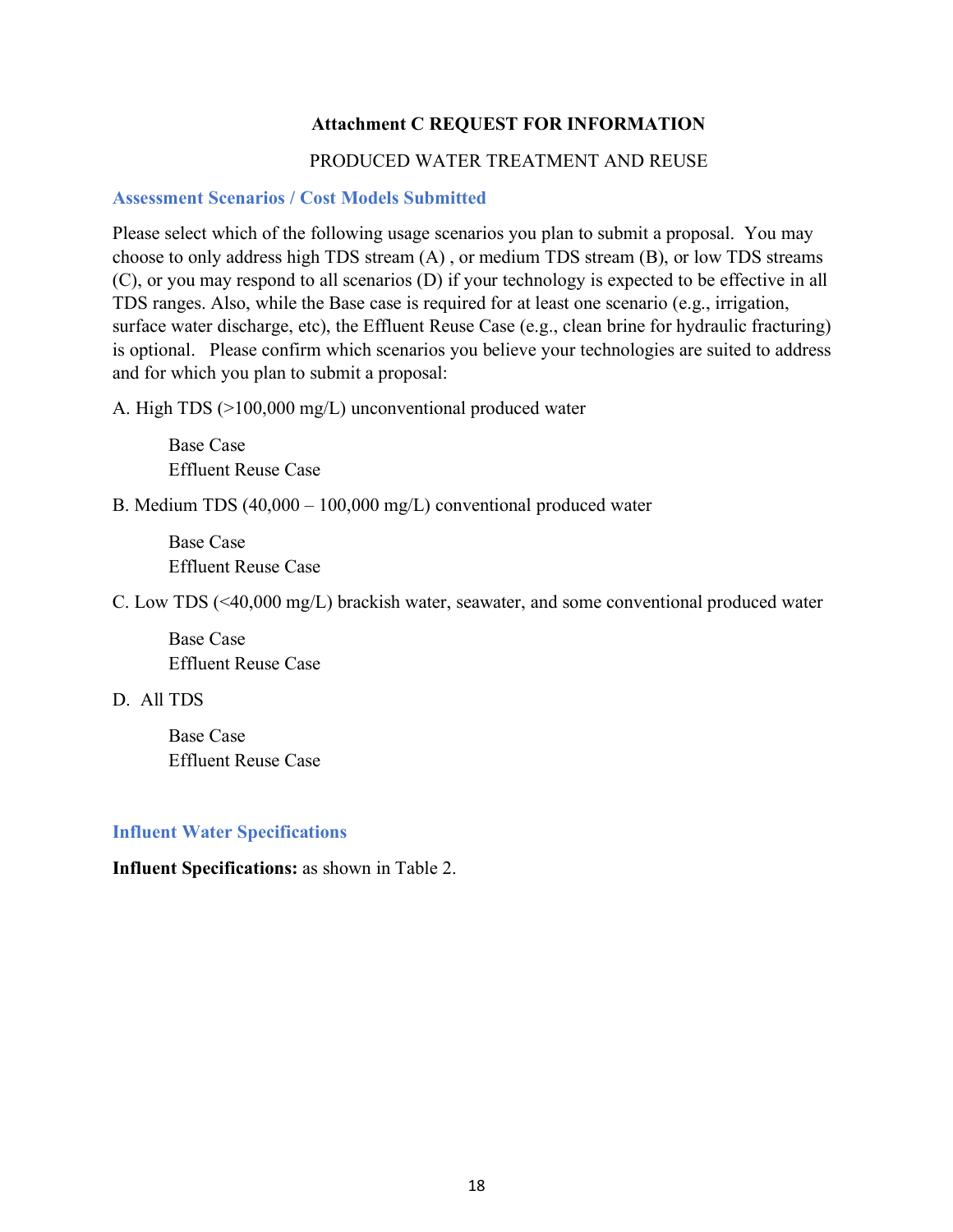| Parameters                               | Unit          | Low TDS        | Medium TDS     | <b>High TDS</b> |
|------------------------------------------|---------------|----------------|----------------|-----------------|
| pH                                       |               | 6.8            | 6.8            | 6.8             |
| Temperature                              | ${}^{\circ}C$ | 35-40          | 35-40          | 35-40           |
| Total suspended solids                   | g/L           | 15             | 15             | 15              |
| Turbidity                                | <b>NTU</b>    | 50-55          | 50-55          | 50-55           |
| Total dissolved solids (TDS)             | mg/L          | ~25,000        | ~100,000       | ~150,000        |
| Total organic carbon                     | mg/L          | 150            | 150            | 150             |
| Dissolved organic carbon                 | mg/L          | 120            | 120            | 120             |
| Diesel Range Organics (C10-C20)          | mg/L          | 30             | 30             | 30              |
| Gasoline Range Organics (C6 - C10)       | $mg/L$        | $25 - 30$      | $25 - 30$      | $25 - 30$       |
| Motor oil/lube range organics (C20-C34)  | mg/L          | 20             | 20             | 20              |
| Benzene                                  | mg/L          | 170            | 170            | 170             |
| Toluene                                  | mg/L          | 2.0            | 2.0            | 2.0             |
| p-Xylene                                 | mg/L          | 0.2            | 0.2            | 0.2             |
| Ethylbenzene                             | mg/L          | 100            | 100            | 100             |
| Alkyl Naphthalene                        | mg/L          | 2.0            | 2.0            | 2.0             |
| Chloride                                 | mg/L          | 12,000         | 60,000         | 90,000          |
| <b>Bromide</b>                           | mg/L          | 120            | 650            | 950             |
| Iodide                                   | mg/L          | 10             | 20             | 430             |
| Sulfate                                  | mg/L          | 150            | 800            | 1,200           |
| Total Alkalinity as HCO <sub>3</sub> -   | mg/L          | 180            | 900            | 1,300           |
| Aluminum                                 | mg/L          | $\mathbf{1}$   | $\overline{3}$ | $\overline{4}$  |
| Ammonium (NH <sub>4</sub> <sup>+</sup> ) | mg/L          | 300            | 600            | 600             |
| <b>Barium</b>                            | mg/L          | $\mathbf{1}$   | $\overline{3}$ | $\overline{4}$  |
| Boron                                    | mg/L          | 5              | 20             | 30              |
| Calcium                                  | mg/L          | 500            | 2,500          | 3,800           |
| Iron                                     | mg/L          | 10             | 40             | 60              |
| Lithium                                  | mg/L          | $\mathbf{1}$   | 6              | 10              |
| Magnesium                                | mg/L          | 100            | 400            | 600             |
| Manganese                                | mg/L          | 0.1            | $\mathbf{1}$   | $\mathbf{1}$    |
| Phosphorous                              | mg/L          | <1             | $\leq$ 1       | $<$ 1           |
| Potassium                                | mg/L          | 100            | 600            | 800             |
| Silicon                                  | mg/L          | $\overline{2}$ | 10             | 15              |
| Sodium                                   | mg/L          | 7,00           | 35,000         | 50,000          |

|  |  |  |  | Table 2. General Water Quality of Different Produced Waters Expected to Be Treated* |  |  |  |  |  |
|--|--|--|--|-------------------------------------------------------------------------------------|--|--|--|--|--|
|--|--|--|--|-------------------------------------------------------------------------------------|--|--|--|--|--|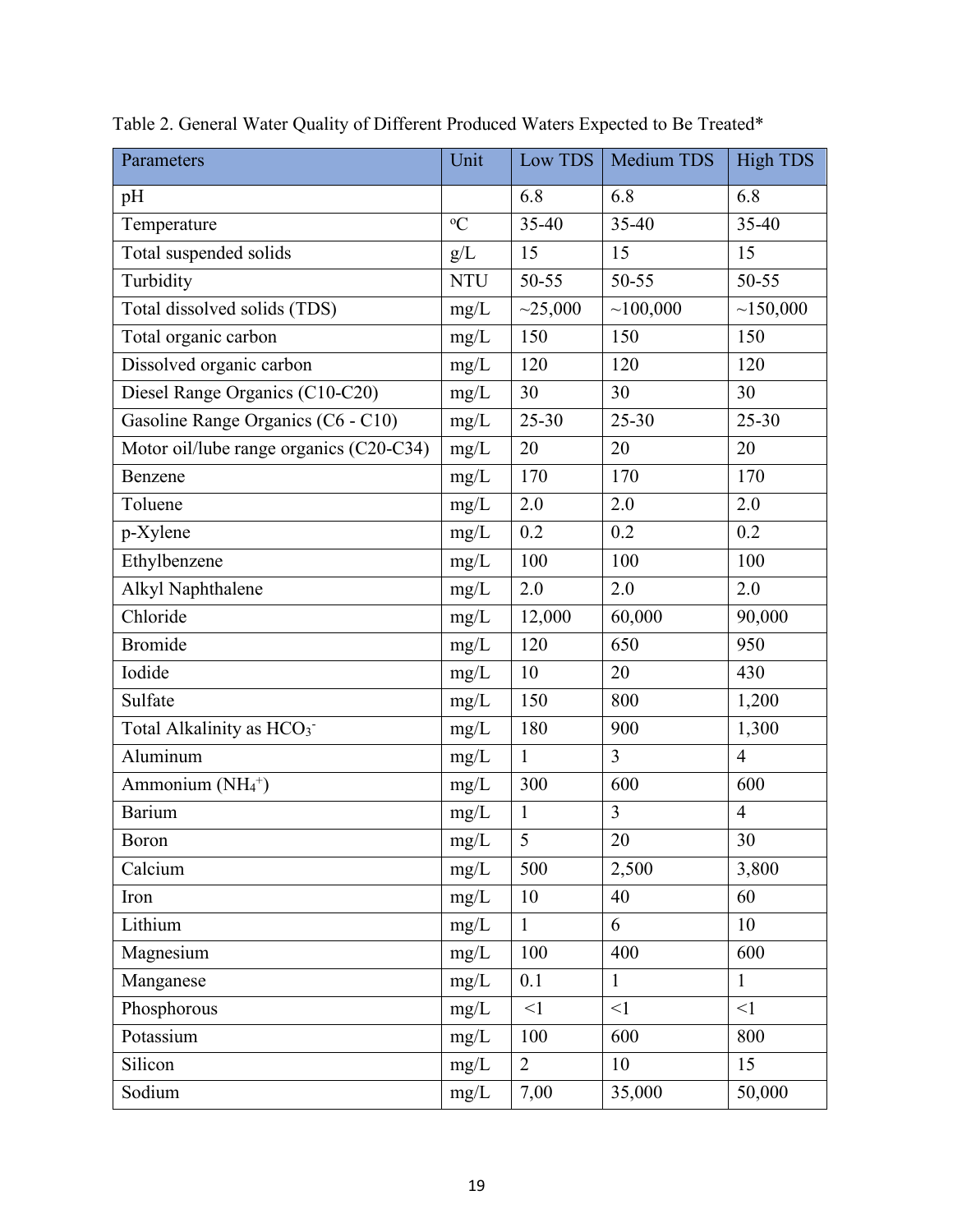| Strontium        | mg/L | 50  | 300 | 400 |
|------------------|------|-----|-----|-----|
| Sulfur as $H_2S$ | mg/L | 60  | 300 | 500 |
| Uranium          | mg/L | 0.2 | U.J | 0.5 |
| Zinc             | mg/L | 0.6 |     |     |

\* Based on general New Mexico produced water quality data

### **Effluent Specifications**

In the Effluent Specification, the following should be specified:

- Volumes effluent available (e.g., water recovery per scenario and case)
- Characterization of effluent (what constituents will be removed or reduced? Which constituents will remain? At what concentrations?)

**Base Case:** Below is a list of general fit-for-purpose water quality levels based on a current understanding of various applications, industry trends, and different state guidance reviewed.

Wholesale water index: 3000-4000 mg/L

Groundwater recharge - drinking water: < 500 mg/L and EPA primary drinking water standards

Brackish aquifer recharge: <2500 mg/L and EPA secondary drinking water standards

Agriculture/Dairy: 1000-2000 mg/L, Boron <1 mg/L, Sodium adsorption ratio (SAR)<12

Rangeland: 2000-5000 mg/L, Boron <2 mg/l, SAR <15

Industrial: 100-1000 mg/L

Thermoelectric cooling water: 500-15,000 mg/L

Road grading/maintenance/construction : 10,000 – 30,000 mg/L

#### **Treated Produced Water Re-Use Case or Produced Water Pre-treatment:**

As noted in the RFP, all treated produced water associated with a project under AOI-1 must be disposed of within permitted oil and gas facilities. Proposals contemplating pre-treatment of produced water should meet the following emerging industry standards as proposed by the Produced Water Society including:

- pH  $6-8$
- Turbidity  $\leq$  25 NTU
- Oxidation Reduction Potential (ORP) 250-350 mV
- Oil  $\leq$  30 mg/L no sheen
- $\bullet$  H<sub>2</sub>S non-detectable
- Particle size filter  $\leq$  25 micron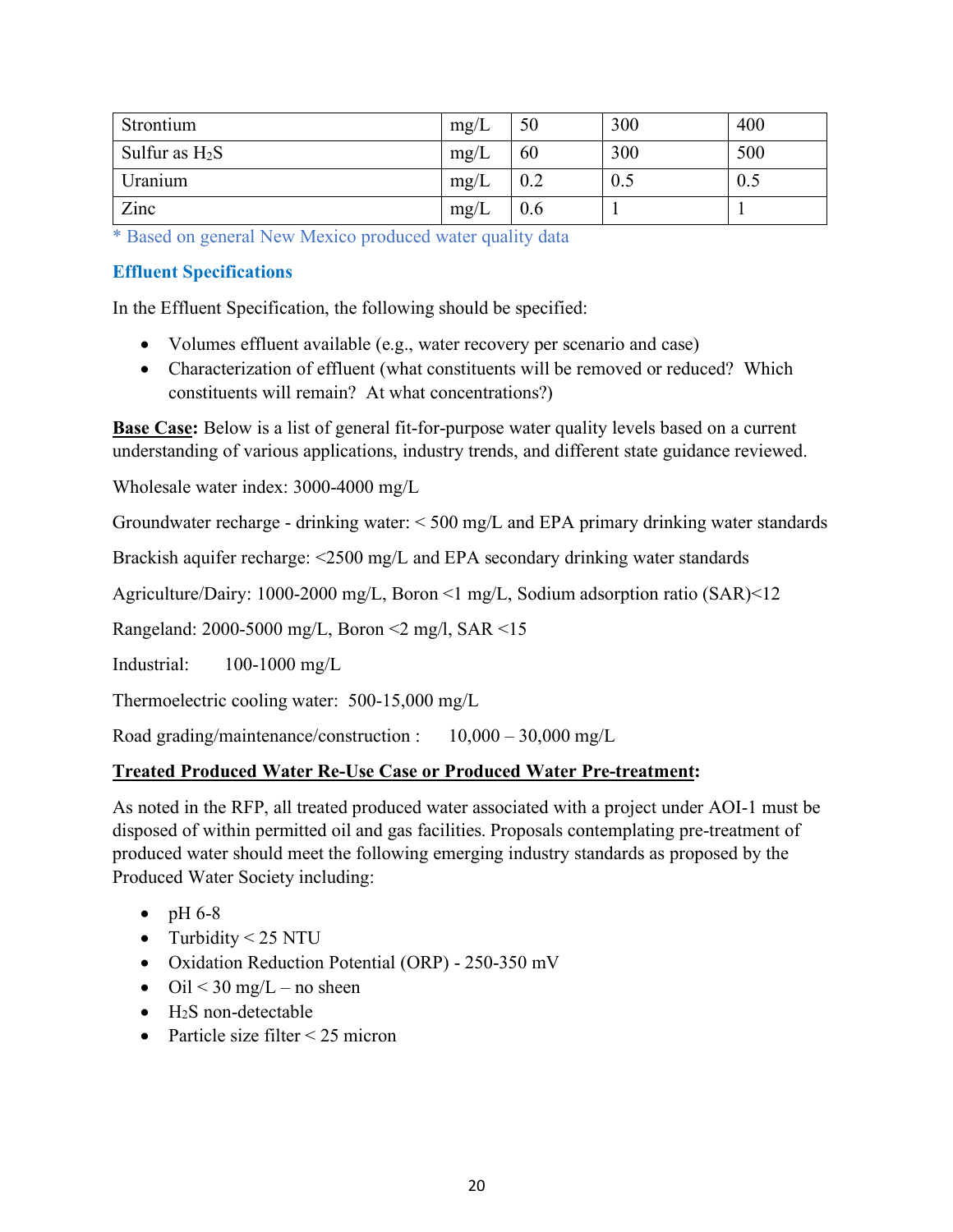# **Expected System Operational Performance Summary**

| Onsite or offsite treatment system:                                                    |                                                                                                  |
|----------------------------------------------------------------------------------------|--------------------------------------------------------------------------------------------------|
| Selected reuse application:                                                            |                                                                                                  |
|                                                                                        |                                                                                                  |
| Expected project total treatment throughput target: __________________ gallons or bbls |                                                                                                  |
|                                                                                        |                                                                                                  |
|                                                                                        |                                                                                                  |
| Daily operation: hrs/per day                                                           |                                                                                                  |
| Expected system operational availability (maintenance) : _______________________       | $\frac{0}{0}$                                                                                    |
| Technology Readiness Level (Table 3): ____________                                     |                                                                                                  |
| Water recovery : _______________________% by initial water influent volume             |                                                                                                  |
|                                                                                        |                                                                                                  |
| Waste Recovery: _______________________% by initial water influent volume              |                                                                                                  |
|                                                                                        |                                                                                                  |
|                                                                                        |                                                                                                  |
|                                                                                        |                                                                                                  |
| Mobilization period from time of approval: ________________________________weeks       |                                                                                                  |
|                                                                                        |                                                                                                  |
| Demobilization period following project completion: ____________________weeks          |                                                                                                  |
|                                                                                        |                                                                                                  |
| Operator/personnel hours:                                                              | person hrs/week of operation, by job category                                                    |
|                                                                                        |                                                                                                  |
|                                                                                        | Process Monitoring Schedule:_________________________Type and Locations, times/day, constituents |
|                                                                                        |                                                                                                  |
| Sampling/monitoring total Costs:                                                       | \$/week                                                                                          |